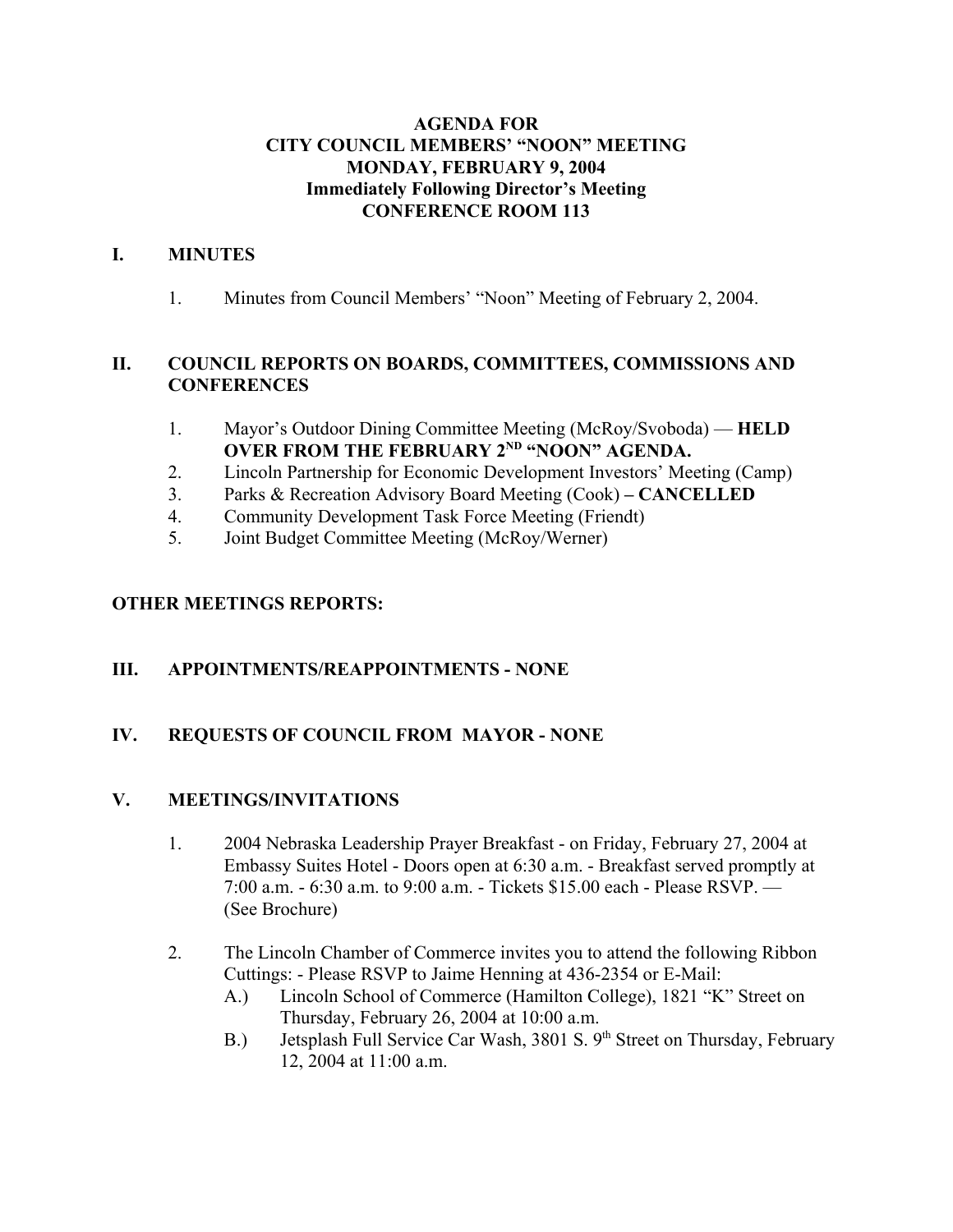- 3. In conjunction with the League of Municipalities Mid-Winter Meeting in Lincoln, Kirkham Michael will be hosting a "Client Appreciation" dinner for your elected or appointed City officials and their guests. – The Dinner will be held on Monday, February 23, 2004 at The Nebraska Club, 233 So.  $13<sup>th</sup>$  Street,  $20<sup>th</sup>$  Floor at 7:30 p.m. – Cocktails available at 6:45 p.m. – Please return the enclosed RSVP card by February  $18<sup>th</sup>$  including guests names and dinner selections. – (See Letter of Invitation)
- 4. Please join Olsson Associates for a 1920's Bootleggers Ball on Monday, February 23, 2004 from 6:30 p.m. to 9:00 p.m. - At The Cornhusker Hotel, Renaissance Room (aka Mr. Big's Joint), 2<sup>nd</sup> Floor, 333 South 13<sup>th</sup> Street - RSVP to JoAnn at 458-5978 or E-Mail.– (See Invitation)

#### **VI. MISCELLANEOUS - NONE**

#### **VII. CITY COUNCIL MEMBERS**

#### **VIII. ADJOURNMENT**

ca020904/tjg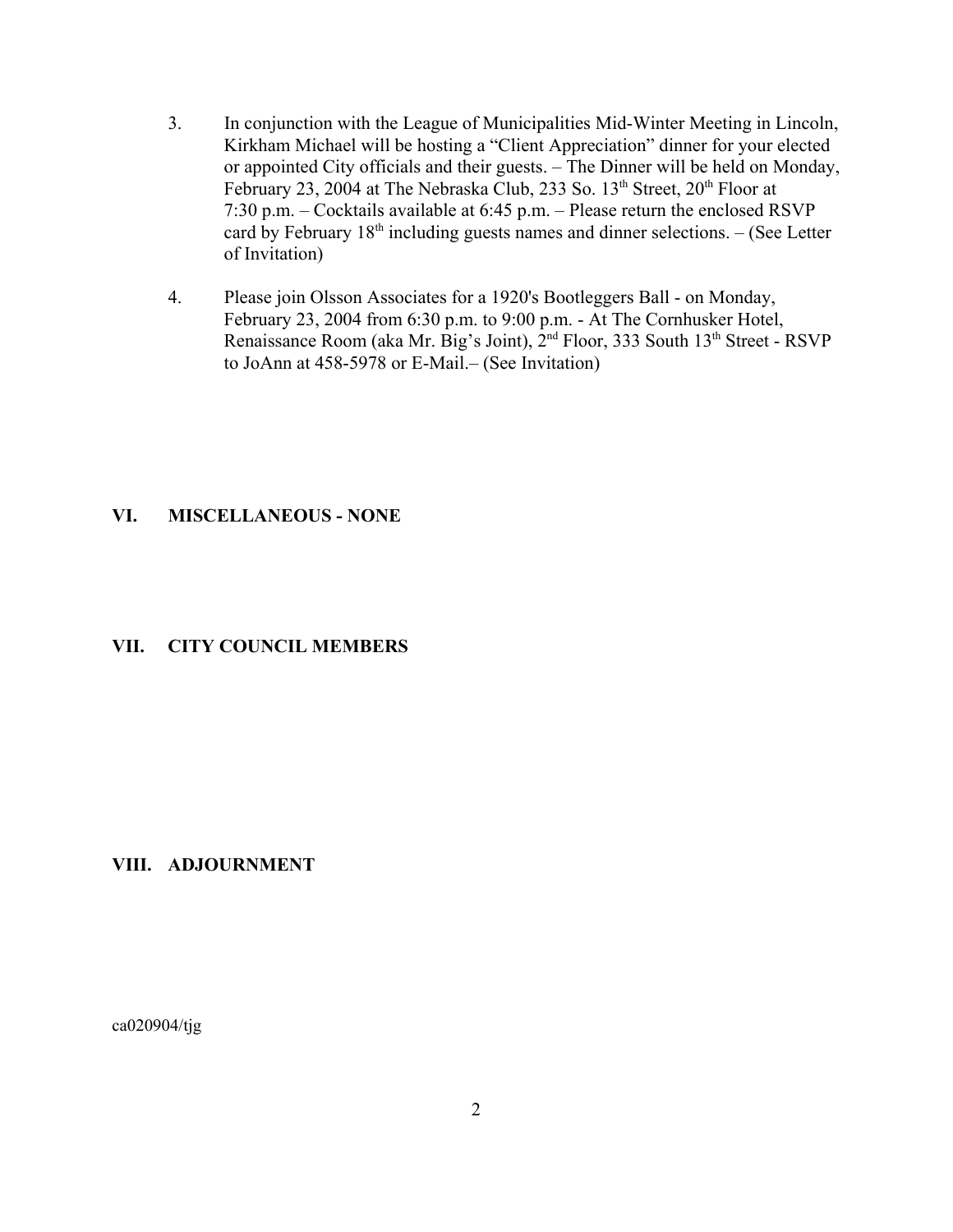# **MINUTES CITY COUNCIL MEMBERS' "NOON" MEETING MONDAY, FEBRUARY 9, 2004** *CONFERENCE ROOM 113*

*Council Members Present:* Jon Camp, Chair; Jonathan Cook, Annette McRoy, Patte Newman, Ken Svoboda; ABSENT: Glenn Friendt, Terry Werner, Vice-Chair

*Others Present:* Mark Bowen, Ann Harrell, Cori Kielty, Mayor's Office; Dana Roper, City Attorney*;* Joan Ray Council Secretary; Darrell Podany, Aide to Council Members Camp, Friendt and Svoboda; Nate Jenkins, Lincoln *Journal Star* representative.

# **I MINUTES**

1. Minutes from Council Members' "Noon" Meeting of February 2, 2004.

Chair Camp requested a motion to approve the above-listed minutes. Jonathan Cook moved approval of the minutes, as presented. The motion was seconded by Ken Svoboda and carried by unanimous consensus of the Council Members present (5-0).

# **II. COUNCIL REPORTS ON BOARDS, COMMITTEES, COMMISSIONS AND CONFERENCES -**

- 1. MAYOR'S OUTDOOR DINING COMMITTEE (McRoy/Svoboda) Minutes Received by Council Members - No Report
- 2. LINCOLN PARTNERSHIP FOR ECONOMIC DEVELOPMENT INVESTORS' MEETING (Camp) - Conflict with Common Meeting Schedule - No Report
- 3. PARKS & RECREATION ADVISORY BOARD (Cook)  **CANCELLED**
- 4. COMMUNITY DEVELOPMENT TASK FORCE (Friendt) Postponed to a March date.
- 5. JOINT BUDGET COMMITTEE (McRoy/Werner) Meeting CANCELLED Rescheduled to Friday, February 13th.

OTHER MEETINGS - Mr. Cook noted that the Public Building Commission would not meet tomorrow. He reported that the date has been changed - PBC is to meet at 2:00 p.m. on February 19<sup>th</sup>. [The PBC Staff indicated that the meeting would be held on the 19<sup>th</sup> at **3:00 p.m.** in Conference Room 113]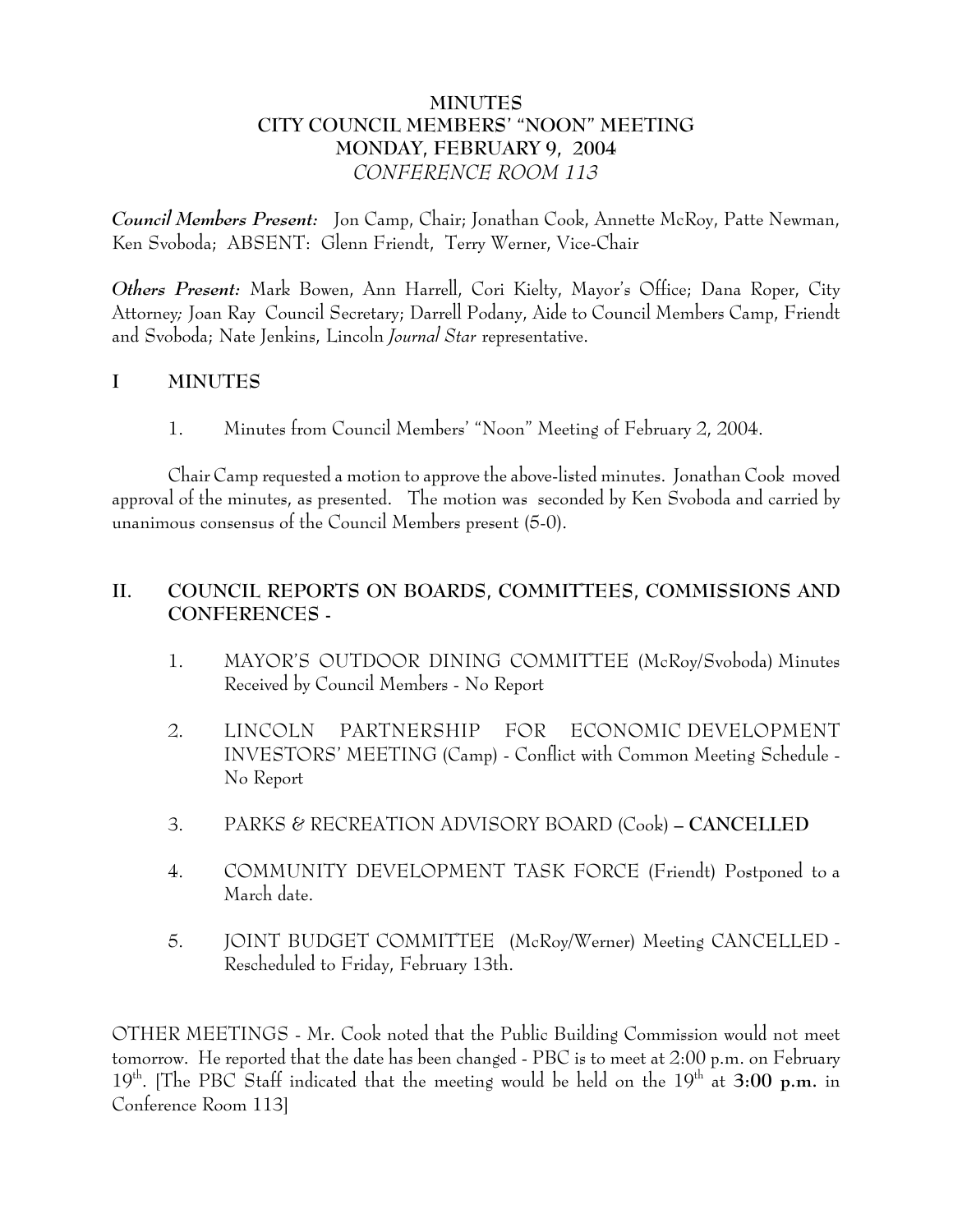Mr. Svoboda reported that the Mayor's Streamlining Committee had met under full committee. The three Chairs of the three individual subcommittees made their recommendations to the over-all Committee. The Mayor made some opening comments. Quite a bit of the Building & Safety, Public Works and Planning staffs were in attendance....it was pretty much a full house over at the Chamber. Mr. Svoboda stated that there had been some very good recommendations coming out of the Streamlining Committee. He noted that he was very impressed with them. There were a few hang-ups that have been amended out of it to avoid stalling the entire process.

Building & Safety did an outstanding job of reviewing their areas. Mr. Svoboda stated that he had sat on the Executive Order and Engineering sub-committee which was primarily made up of Planning and Public Works Staff Members.. He was very impressed with the fact that both Allan [Abbott] and Marvin [Krout] were able to suggest several different things that even a year ago would have never been suggested in a streamlining process. Giving more weight to the engineers that are certified from the private sector and allowing them to do the inspections and signing-off on it [was one instance of this forward thinking attitude]. The engineers are all bonded and are put on a list indicating that they meet certain satisfactory marks. If they don't meet those standards, then they're eliminated from the list.

Mr. Svoboda stated that he was very impressed with the Committee's process and accomplishments which were achieved in a relatively short period of time. The items that came out of the streamlining committee normally would have, Mr. Svoboda thought, taken a good year. A lot of it will require some ordinance changes which will all be coming forward to Council, as necessary.

Mr. Bowen stated that there will be two steps to be gone through. One is the administrative changes which we can just implement. We'll go ahead with those as soon as we have all the recommendations finalized. The second phase is the ordinance change request that we need. Those are the ones that will come before Council for consideration.

Mr. Camp asked if this was "City" or "City/County"? Mr. Svoboda stated that it was "City". Mr. Camp requested that a pre-council be held on this. He felt this would be appropriate in order to give Council the whole scope of the project. He stated that he would appreciate having an over-all picture. Mr. Svoboda stated that he was not sure if there had been a suggestion for that, or if that was a part of the original process - that there would be more of an updating, similar to what Council received last week, but instead of the sub-committee chairs dong it, just having the over-all chair move it forward for Council.

 Mr. Camp felt that would be something that could be televised to the community to give the public an opportunity to be informed. Mr. Bowen noted that the most appropriate time for a precouncil would be after the report is finalized and we have a schedule on the Administrative changes....those could be announced as part of the pre-council. At the same time, we could identify what the ordinances changes are that would be coming before Council. Mr. Bowen felt that would be sometime in March. Council agreed that this would be acceptable.

# **III. APPOINTMENTS/REAPPOINTMENTS -** None

**IV. REQUESTS OF COUNCIL FROM MAYOR** - Mr. Bowen passed out the State Pending Legislation List and reviewed for Council the City's stance regarding the bills. During the review, the Mayor's Staff answered Council's questions and concerns on these issues. [See Attached List]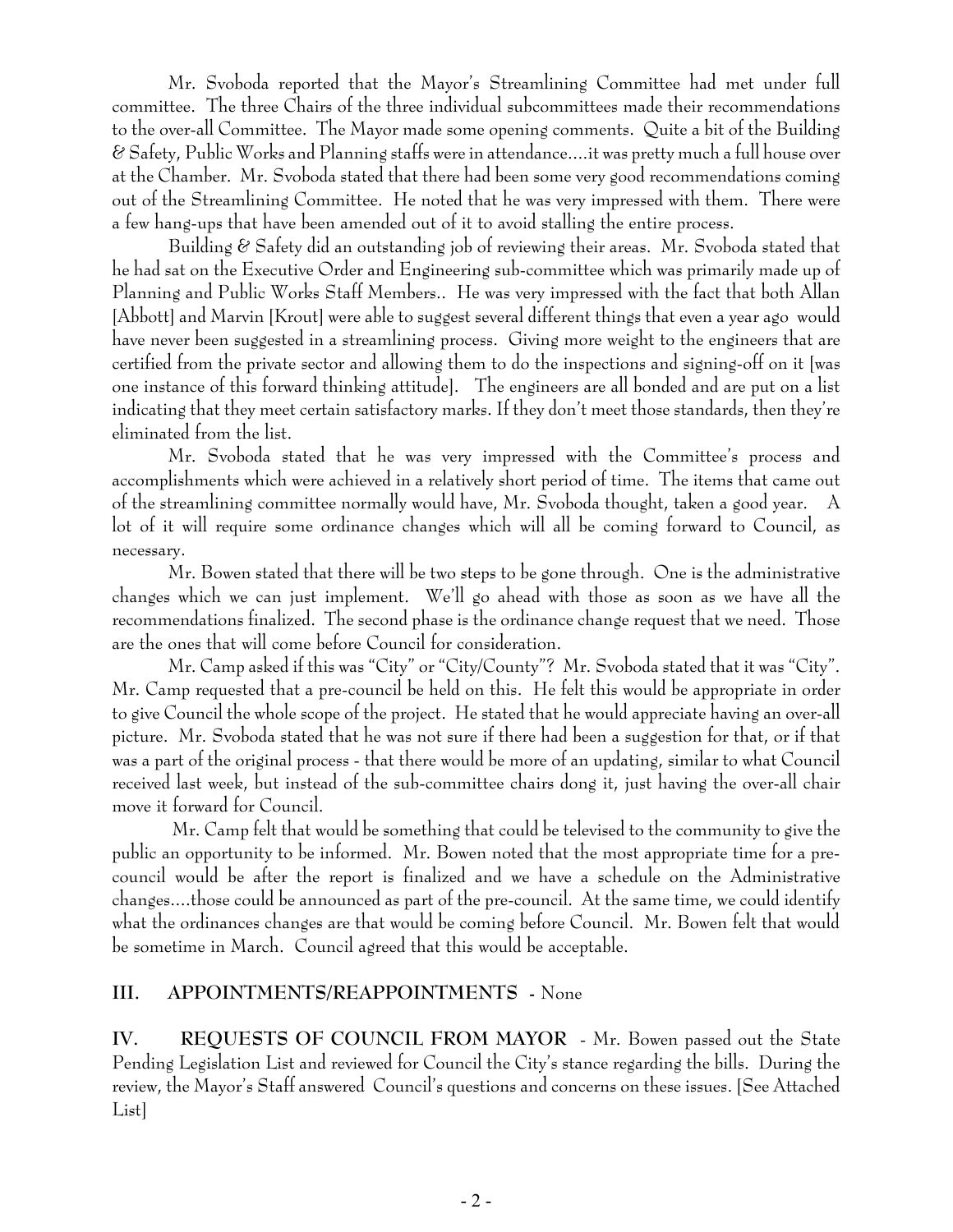Mr. Bowen then discussed with Council l the Council Discretionary Fund Budget Allotment for Radios from last years budget process. Mr. Bowen explained that the \$70,000 which the Council had dedicated toward purchasing emergency radios has already been committed. The grant from FEMA for \$468,000 requires a rather hefty match. If there is any money left over, we'll probably use it to go toward that match. A \$489,000 grant requires a 30% match - so that would be \$209,000 additional funds from the local government to fulfill the match requirement. Mr. Svoboda asked if that was an additional amount over and above the \$70,000 that Council has already committed? Or would that be put towards it.

Mr. Bowen noted that of the \$70,000, approximately \$55-60,000 has already been spent. The \$10-15,000 that is left will probably be used toward the \$209,000 match.

Mr. Camp asked if the original cost hadn't been in the \$400,000 range? Now, it's a match plus the \$468,000? We're at approx. \$750,000? Mr. Svoboda stated that \$412,000 was the original amount on the bond for radios. Mr. Bowen indicated that was a failed bond for \$412,000. The grant of \$489,000, with the additional \$209,000 match brings it to \$684,000. This brings us to a little icy ground. That grant is not just for hand-held radios, which is what the bond had been to cover. This also includes mobile systems and that exact number is in the 60 range. There is yet a third kind of radio that is involved, but those are just the two primary kinds.

This discussion continued briefly with a break-down in the numbers of radios being allotted to Police and to Fire. Mr. Bowen stated that if we could get the money together for the Federal Match, that could probably deal with all of the Fire Department's needs. The Police are still trying to deal with their needs. The Police did spend about \$30,000 of the Council Money on radios.

Mr. Svoboda asked of the \$489,000 was the \$449,000 a maximum amount from the Feds so if we come in with a smaller matching amount, we get a correlated maximum amount off that? Would there be a reduction? Mr. Bowen stated that they were talking about that right now. The amount is "up to" \$489,000. If we don't need all that much, does that back off our local contribution? It should. They're trying to sort out between the hand held units and mobiles and what that breaks down to. Mr. Svoboda noted that it just seems that last week, Glenn Friendt had been asking about another chunk of grant through the State. Mr. Bowen stated that that was grant money. Mr. Svoboda noted that he just wanted to make sure we were being smart about what we're purchasing.

Mr. Bowen stated that that is part of this discussion, too. That money would be a grant and would therefore be more attractive than the matching fund monies.. We're trying to put everything all together in order to get what we actually need. Mr. Svoboda stated that the only reason he asked this was because he felt the Council had every best intention last year during that budget cycle of being able to allocate and re-allocate the \$70,000 from their Discretionary Funds to Police and Fire Radios. Then, if Police and Fire now have this very large chunk of money coming and available to them for that purpose, we want to make sure the we have spent our \$70,000 wisely. It sounds as though that has happened. Mr. Bowen reiterated that the bulk of the Council's money has been spent - up to about  $$60,000.00$ .

Mr. Bowen added that what the negotiations with the Feds focuses on now is the question of can that \$70,000 count as a part of the local match funds.

# **V. MEETINGS/INVITATIONS** - Noted Without Significant Comment.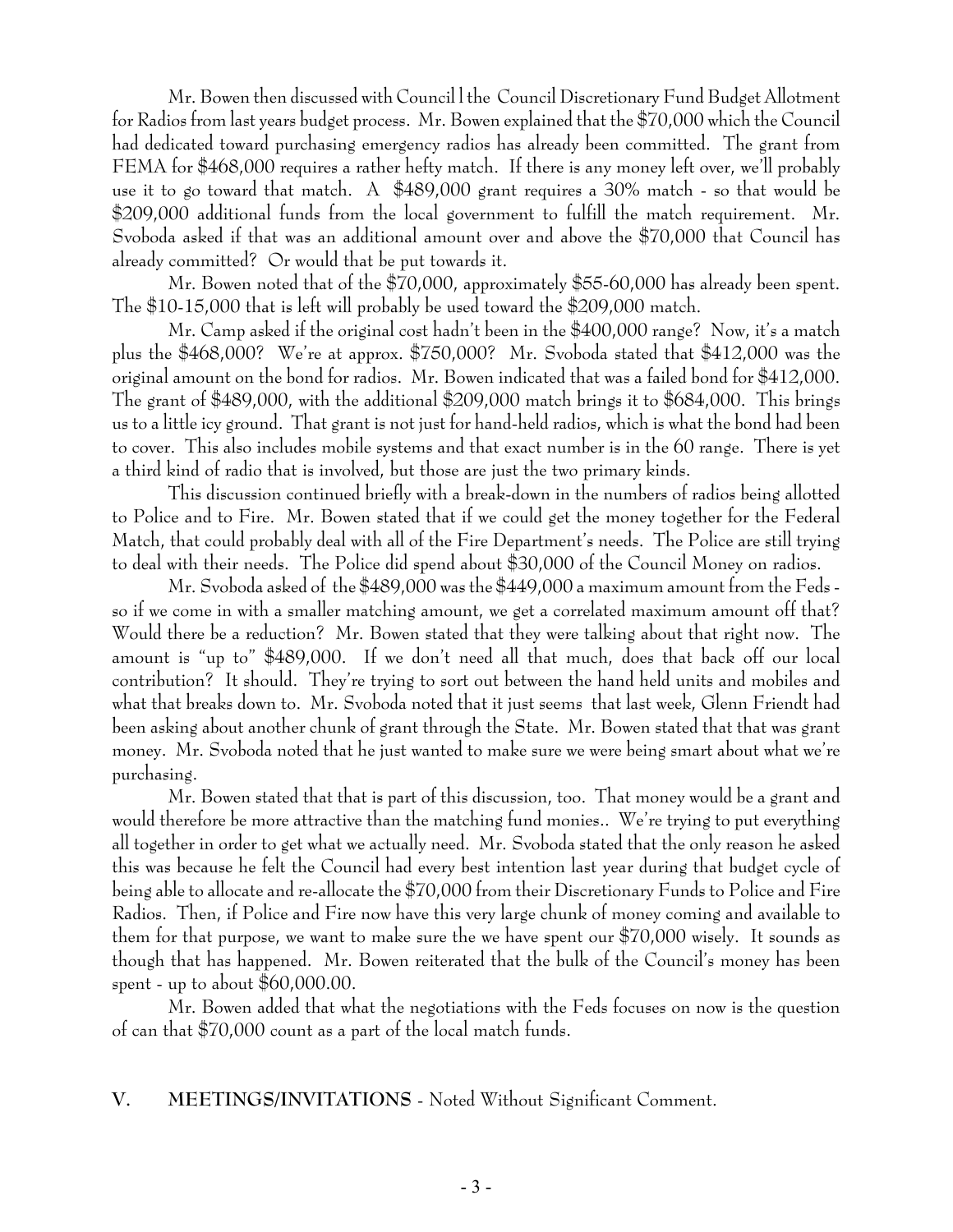**VI. MISCELLANEOUS -** None - However, Mr. Cook brought forward, the discussion of upcoming pre-councils which had not been addressed at last weeks "Noon" meeting. He noted that the pending pre-council meetings noted on the Upcoming Pre-Council List could be deleted. Discussion led to the Pending Pre-Council list being revised to include only the following:

Police and Fire Pension Plan w/Amendments & Revisions LPED Re-organization Update Mayor's Streamline Committee Report Alleys - City Policy on Maintenance and Improvements City-wide Audit

## **VII. COUNCIL MEMBERS -**

**JON CAMP** - None

**JONATHAN COOK** -

## **GLENN FRIENDT** - Absent

**ANNETTE MCROY** - Ms. McRoy brought to Council's attention the State Liquor Control Commission's action granting Mickey's Irish Pub their license - this after the Council had voted unanimously, 7-0, to deny the license. Mr. Camp asked Mr. Roper if he had any comments on that - wondering why the Commission had decided to grant that license. Mr. Roper stated that he would check into that and find out what the Commissions' reasoning had been.

 Mr. Cook asked what conditions had been placed on the license? Mr. Svoboda answered that the conditions had included the requirement of developing a policy, training personnel and the stipulation that if there are any convictions in a twelve month period, the license is revoked. He noted that this is a little stricter than the normal licensing conditions.

Mr. Svoboda asked if Council would object to having him, as an individual Council Member, write a letter to the Liquor Control Commission expressing his displeasure with their decision. Ms. McRoy wondered if the letter could be written on behalf of the ILC [Internal Liquor Committee]. Council decided that they would appreciate the letter being written on behalf of the entire Council. It was determined that Mr. Svoboda and Mr. Camp would compose a letter and get it sent to the State Liquor Control Commission expressing their collective disgust at having no power in the matter at all.

Ms. McRoy stated that the applicant had gone ahead and gotten all of their equipment ready to go, with the knowledge that Council would deny the license; but that it would be granted at the State level. She felt this certainly defeated the whole local process. Mr. Roper commented that they might want to "copy" the governor with the letter as well so that he might understand the situation.

**PATTE NEWMAN** - No Further Comments